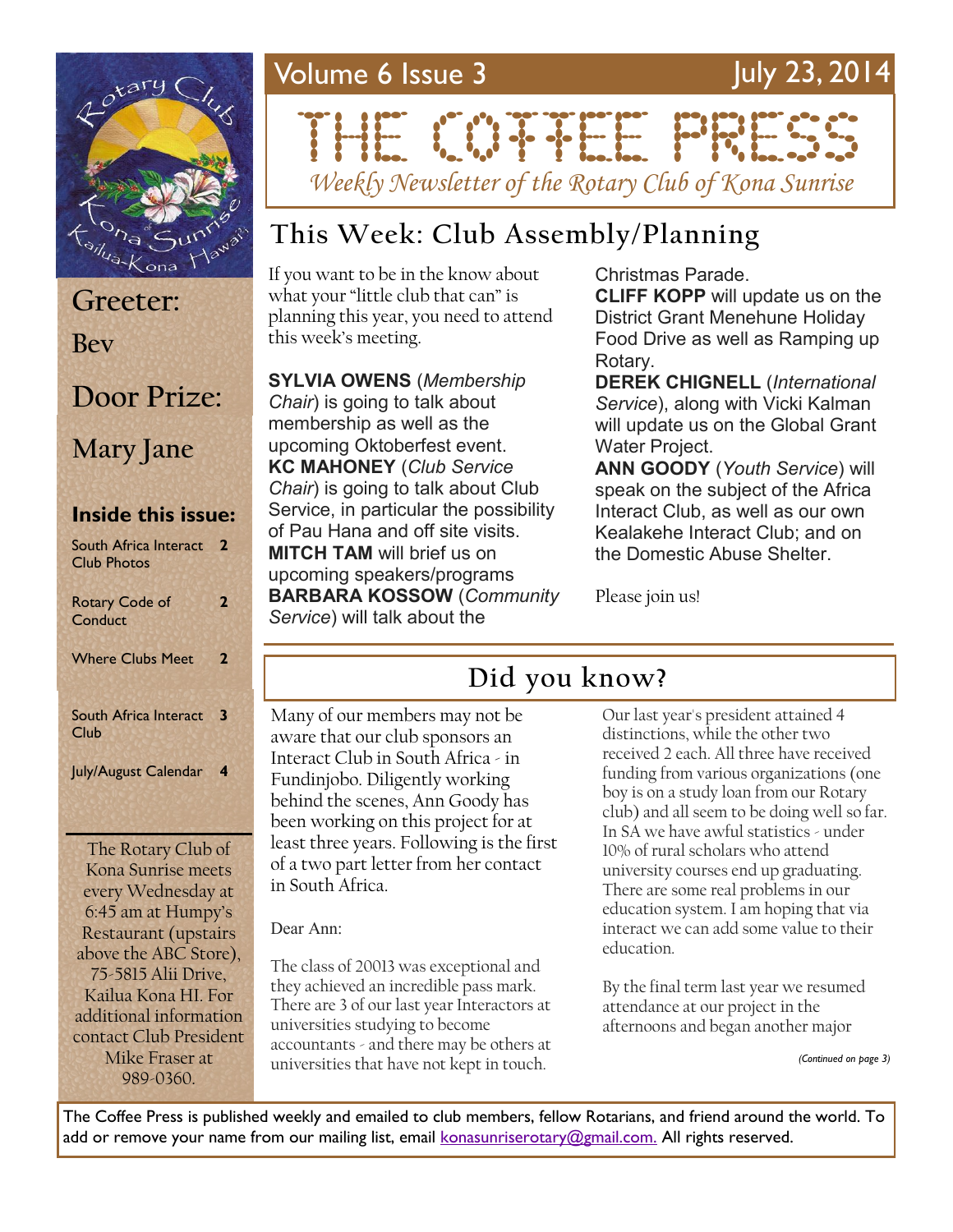### **Page 2 Page 2**

## **CODE OF CONDUCT**

#### **As a Rotarian, I will:**

1. Act with integrity and high ethical standards in my personal and professional life;

2. Deal fairly with others and treat them and their occupations with respect;

3. Use my professional skills through Rotary to mentor young people, help those with special needs, and improve people's quality of life in my community and in the world;

4. Avoid behavior that reflects adversely on Rotary or other Rotarians;

5. Not seek special business or professional advantages from other Rotarians.

### **ROTARY South Africa Interact Club**



Board Meeting in a Grade 11 classroom

Fundinjobo Interact was formaly presented with the Four Way test banner at their awards ceremony in 2014. It was on display in the school foyer but is now awaiting unfurling in our new and hopefully permanent meeting place - a prefab building. We will hope to have it reglazed , furnished and painted in the holidays – photos to follow. Below: Mr Thwala, school principle, Nomcebo, Freddy, Senzo, Zinhle, Judy Pott and Mr Dludlu, the school Interact facilitator



**Rotary Club of Kona**, Every Thursday at noon, King Kamehameha Kona Beach Hotel **Rotary Club of Kona Mauka,** Every Tuesday at noon, Teshima's Restaurant, Honalo **Rotary Club of North Hawaii,** Every Wednesday at noon, Anna's Ranch, Waimea **Rotary Club of Hilo,** Every Friday at noon, Hilo Hawaiian Hotel **Rotary Club of Hilo Bay,** Every Wednesday at 6:45 am, Hilo Yacht Club **Rotary Club of South Hilo.** Every Tuesday at noon, Hilo Hawaiian Hotel **Rotary Club of Volcano,** Every Thursday 7:00 am, KOA Room at Kilauea Military Camp in Hawaii Volcano National Park. Come before 7 for breakfast. R**otary Club of Pahoa Sunset,** Every Tuesday at 5:30, Luquin's Restaurant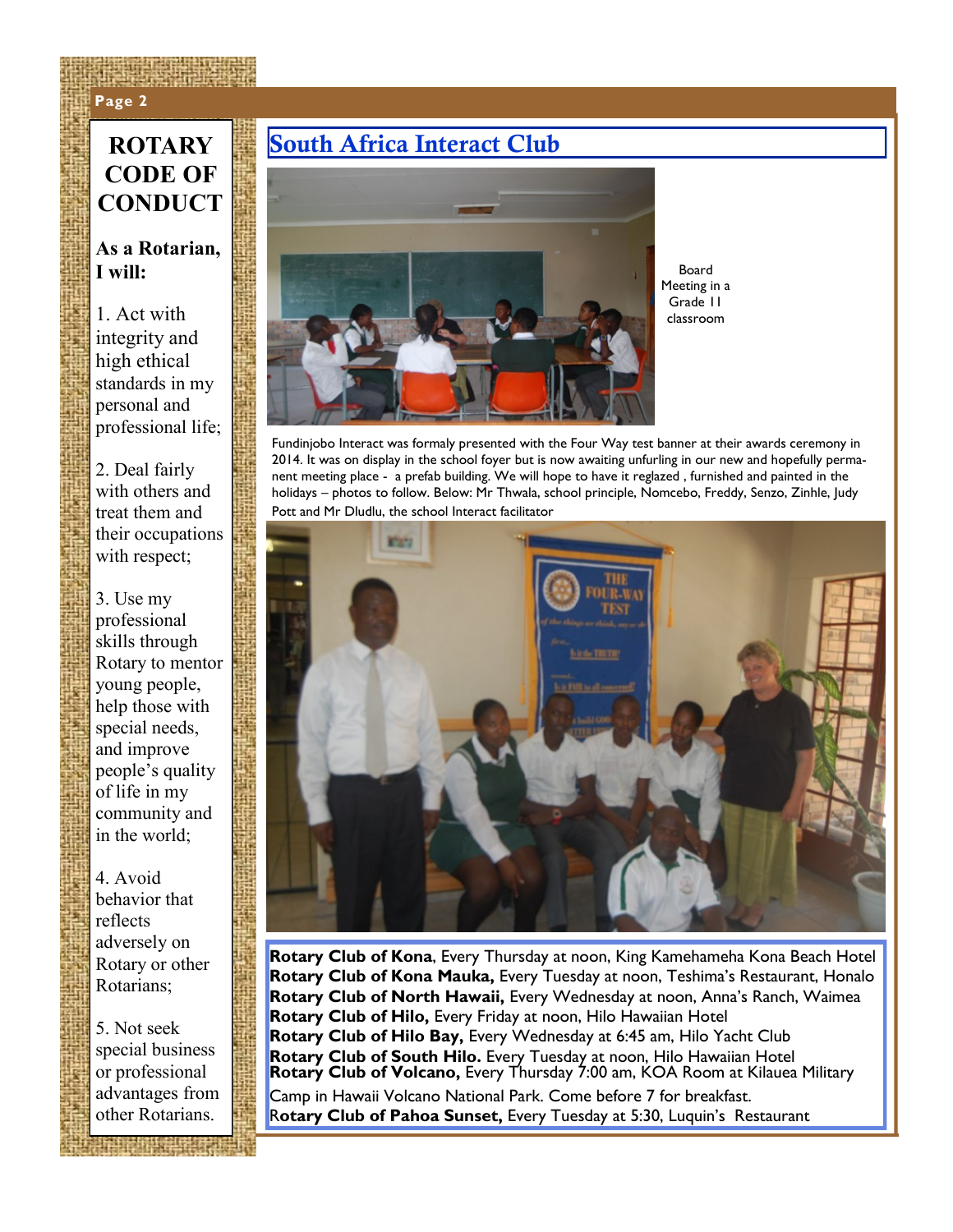### **South Africa Interact Club**

project. We produced 90 "Santa boxes" for the kids at the aftercare centre. These were shoe boxes covered (thank you Rotarians!) with Christmas paper and filled with goodies many were donated by friends of Ethne's and much was bought by our club - each box had toiletries (tooth brush/ paste, face cloth, soap), limited stationary, sweets, a toy and a t shirt painted by our Interact club. The kids had enormous fun painting the t shirts in between swimming and riding my one-and-only bicycle round the garden. I will send you some photos. We stopped meeting before Christmas as my daughter was getting married and the kids were writing exams. After the end of term we distributed the boxes and held a Christmas party for the Aftercare club.

A well-earned rest was enjoyed over the Christmas break. This year saw some exciting events for the Interactors. We have continued to work at the Aftercare Centre; things a little more organized

*(Continued from page 1)* now as we have made membership badges to define our bona fide aftercare members - we were being overrun with children on a Wednesday afternoon and we now have a core of orphans and vulnerable kids.

> I attended the Fundinjobo awards ceremony where I formally presented the school's Interact club with the 4 way test banner that you all so kindly posted (still nothing resolved from the post office). The same day my camera was stolen at the Aftercare club and all photos I took disappeared with it. The camera has been returned with no data card and sadly, the camera is broken. My photographic records are now rather scanty!

> Our exciting news is that we will be having a permanent place to meet from next term - during the holidays we will be painting out a 'prefab' building, known as a zozo?, and re-glazing broken windows. We will hang our banner there permanently. The building will also be open to school groups, choir, governing board

etc. We hope to be able to leave the lap tops there for the kids to use. They will need to be locked up at night or I fear they will go. We have had a couple of USB modems donated, I hope to pick these up this week in Nelspruit. I hope we can get them to work. The school still has no internet. We hope to install some book shelves to store our Book club. A new little project for next term.

During the first two terms we did many things with the Interactors. We visited an organization called Imagine Scholar - near Malelane - 3 1/2 hours away. This is a very interesting organization. It is a school mentor programme. A handful of most promising scholars are selected in Grade 9 from nearby schools and over 4 years they are given extra tuition in math science and English. They are also encouraged to develop critical thinking skills, build character, do community work. They are encouraged to speak out and write poetry. It is a wonderful programme and our Interactors were blown away with their confidence, good English skills, value set. I am hoping to encourage more interaction with this group - it was a very positive afternoon.

interactors to attend as helpers. It was a week of wonderful food, fellowship with other helpers and campers and amazing activities like flying in an aeroplane or spending a day at a water park. I believe their greatest impression was that the camp was like a great big family where all worked together. I see a difference in the way some of these interactors deal with the children at our project.



NOTE; This is the first of a 3 or 4 part series about the Fundinjobo Interact Club.